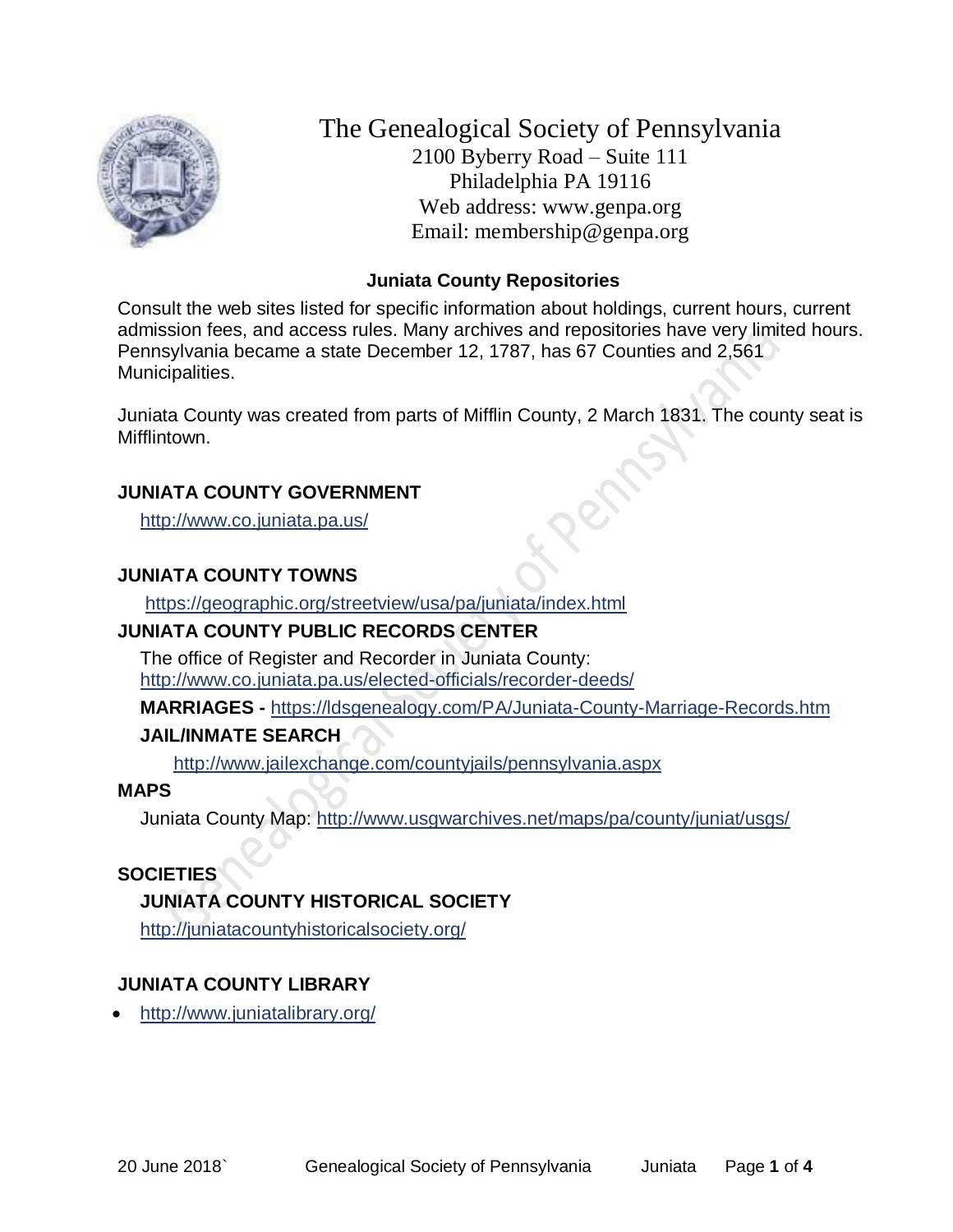# **RESOURCES**

- **Genealogical Society of Pennsylvania GSP** [http://GenPA.org](http://genpa.org/) **GSP Research** <https://genpa.org/research/>
- PAGenWeb **Juniata** County <http://usgwarchives.net/pa/juniata/>
- Obituaries –
- LDS <http://ldsgenealogy.com/PA> [http://www.newspaperobituaries.net/pennsylvania/juniata\\_county\\_obituaries.htm](http://www.newspaperobituaries.net/pennsylvania/juniata_county_obituaries.htm)
- County Newspapers
	- o *The Sentinel* <http://www.lewistownsentinel.com/>
	- o *The Times* <http://www.timesnewspaper.com/>
- **Random Acts of Kindness** <https://www.raogk.org/>
- **Family Search LDS:** <https://familysearch.org/>Free site but does require a login Collection List <https://familysearch.org/search/collection/list> https://www.familysearch.org/wiki/en/Juniata County, Pennsylvania Genealogy
- **Collections at the Historical Society of Pennsylvania HSP**  <http://hsp.org/collections>
	- HSP is membership based and there is a fee 1300 Locust Street, Philadelphia, PA 19107 215-732-6200 ext. 235 or [membership@hsp.org](mailto:membership@hsp.org)
- **RG-47. RECORDS OF THE COUNTY GOVERNMENTS** Guide to African American Resources at the Pennsylvania State Archives <http://www.phmc.state.pa.us/bah/aaGuide/AA-RG-47.html>
- **National Archives of Philadelphia** (**NARA**) Mid Atlantic Region: [http://www.nara.gov/research\\_rooms/mid\\_atlantic/](http://www.nara.gov/research_rooms/mid_atlantic/) **Records Request Process**

National Archives 14700 Townsend Road Philadelphia, Pennsylvania 19154-1096 Telephone: (215) 305-2044 Fax: (215) 305-2038 E-mail: [philadelphia.archives@nara.gov](mailto:philadelphia.archives@nara.gov) <https://wwwarchives.gov/philadelphia>

# **Naturalizations: NARA**

Pennsylvania: Philadelphia, 1790-1991; Pittsburgh, 1820-1979; Erie, 1940-1972; Scranton, 1901-1990; Wilkes-Barre, 1943-1972; Williamsport, 1909-1913; and Harrisburg, 1911-1917

# **MILITARY**

The National Archives at Philadelphia (**NARA**), through its partners Ancestry.com and Fold3.com, provides access to records relating to the military service of individuals from the American Revolution through World War II. Please note that Official Military Personnel Files from World War I to the present are held by the National Archives at St. Louis. <https://www.archives.gov/st-louis>

World War I and World War II, Fourth Enumeration Draft Cards can also be accessed through our partner sites. In addition, Records of the Selective Service System, 1940- 1969, for individuals from Delaware, Maryland, Pennsylvania, Virginia, and West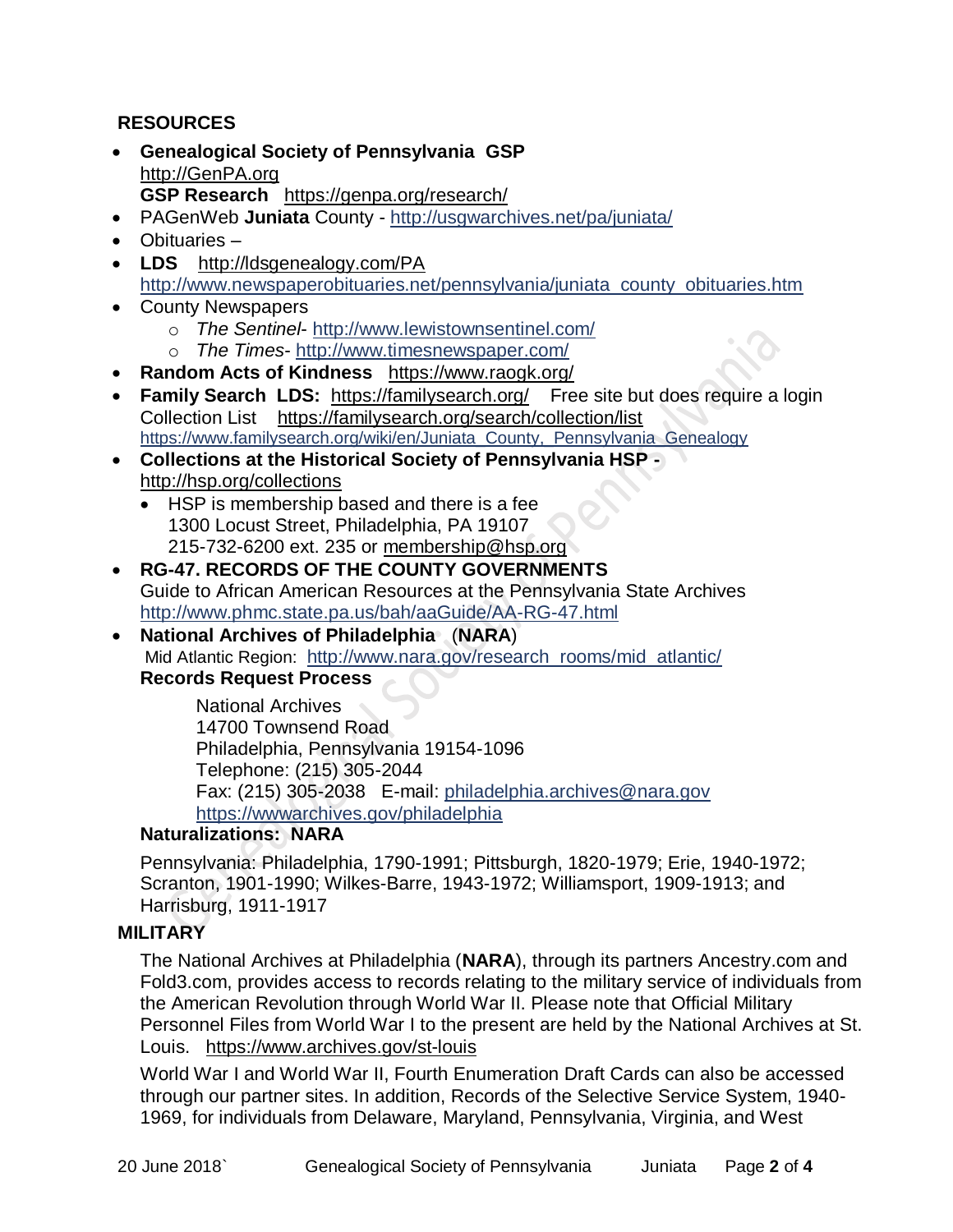Virginia are available from the National Archives at St. Louis. Copies of World War I draft cards can be requested from the National Archives at Atlanta [\(Atlanta.archives@nara.gov](mailto:Atlanta.archives@nara.gov) ).

For information on obtaining World War II era and later draft cards, please see <http://www.archives.gov/st-louis/archival-programs/other-records/selective-service.html> <https://www.archives.gov/philadelphia/public/family-history.html#military>

# **Pennsylvania Military Records Research Guide**

<https://www.raogk.org/pennsylvania-genealogy/pa-military-records/>

# **Probate – Wills Administrations**

Probate records may include Person's exact death date, Names of the family members, Family relationships, Names of spouses of children, Residences, Adoption or guardianship of minor children or dependents, Worth of the property and land holdings, Evidence of occupation, religion, or military service

**Family Search:** Pennsylvania Probate Records, 1683-1994 <https://familysearch.org/>

This collection includes probate records created in Pennsylvania counties. The records include wills, estate records and indexes.

# **State of Pennsylvania Vital Records**

The **Pennsylvania State Archives** collects, preserves and makes available for study the permanently-valuable public records of the Commonwealth, with particular attention given to the records of state government.

Mailing address: 350 North Street Harrisburg, PA 17120 Email: Email PA State Archives Phone: (717) 783-3281

GPS address: 801 North 3rd Street Harrisburg, PA 17102 Coordinates: 40.266080, - 76.886053

# **BIRTH CERTIFICATES**, 1906-1910

The Division of Vital Records (DVR) maintains birth records that occurred in Pennsylvania from 1906 to the present.

For information on public records (births occurring from 1906 to 1910), click on Pennsylvania State Archives <http://www.phmc.pa.gov/archives/Pages/default.aspx>or our Genealogy page.

<http://www.health.pa.gov/MyRecords/Certificates/Genealogy/Pages/14125.aspx#.WNvLKfkrJHY>

# **Death Certificates**, 1906-1965

Original birth certificates for 1906-1910 and death certificates for 1906-1965 are available at the State Archives. Digital copies of the 1906-1908 birth certificates and the 1906-1963 death certificates may be found on Ancestry.com. Pennsylvania residents can access these records free of charge through Ancestry.com Pennsylvania. A free account can be created.

# **Certified Copies of Death Certificates**

The Division of Vital Records maintains records of deaths that occurred from 1906 to the present. Certified copies of death certificates (with a raised seal) http://www.health.pa.gov/MyRecords/Certificates/DeathCertificates/Pages/default.aspx# .WP4qlNLytHa